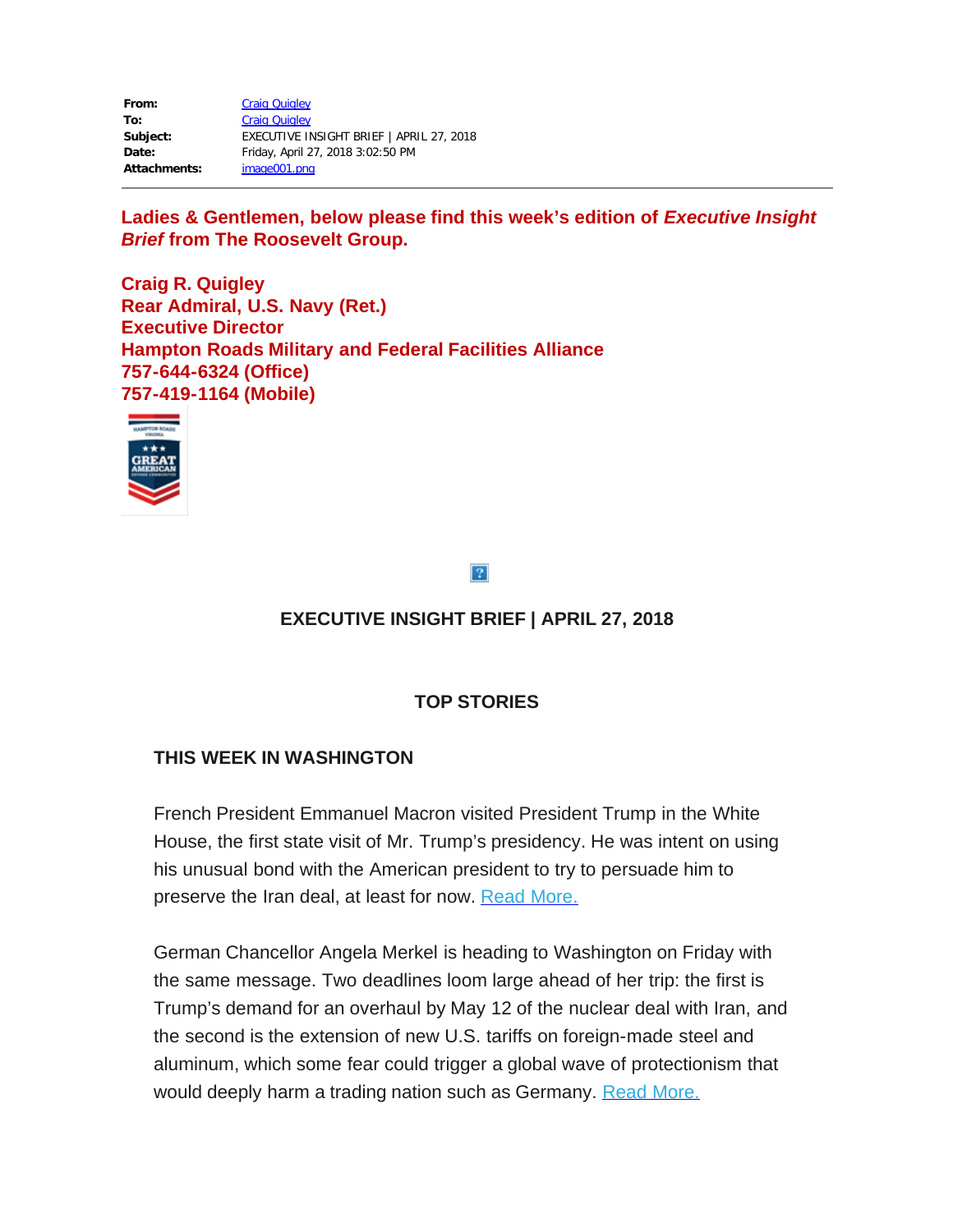President Donald Trump is scheduled to visit the U.K. for bilateral talks with Prime Minister Theresa May on July 13, the White House announced Thursday. The visit will come on the heels of the NATO summit President Trump is expected to attend in Brussels earlier in the week. [Read More.](https://rooseveltdc.us12.list-manage.com/track/click?u=322456b7b4ad08c1b4904c407&id=9a99b4b849&e=5c6d0a3b33)

Of course, President Trump is set to meet with North Korean leader Kim Jong-Un before that. Speaking of North Korea…

## **HISTORIC KOREAN SUMMIT**

Kim Jong-Un has pledged a "new history" in relations with his neighbor as he became the first North Korean leader to set foot in South Korea since the armistice that ended the Korean War in 1953. The meeting is seen as a step toward possible peace on the peninsula and marks the first summit of its kind for Mr. Kim. [Read More.](https://rooseveltdc.us12.list-manage.com/track/click?u=322456b7b4ad08c1b4904c407&id=f41887e2c6&e=5c6d0a3b33)

The meeting was held in the "peace village" of Panmunjom, in the demilitarized zone along the 38<sup>th</sup> parallel. Read about the history and significance of the village, [here.](https://rooseveltdc.us12.list-manage.com/track/click?u=322456b7b4ad08c1b4904c407&id=77b6e9e6e5&e=5c6d0a3b33)

The Korean leaders agreed to pursue a peace agreement in the historic talks on Friday, but steered clear of specifics on the question of Pyongyang's nuclear weapons, leaving uncertainties about the regime's willingness to cede ground on its arsenal. [Read More.](https://rooseveltdc.us12.list-manage.com/track/click?u=322456b7b4ad08c1b4904c407&id=ba9ebd28e1&e=5c6d0a3b33)

For a refresher on what military capabilities North Korea possesses, check out [this](https://rooseveltdc.us12.list-manage.com/track/click?u=322456b7b4ad08c1b4904c407&id=03cf839ed3&e=5c6d0a3b33) article from DefenseOne.

### **ON CAPITOL HILL**

Secretary of Defense Jim Mattis, Joint Chiefs of Staff Chairman Gen. Joe Dunford and Pentagon Comptroller David Norquist appeared before the Senate Armed Services Committee on Thursday, where lawmakers' questions suggested the contours of the budget battles that will follow the Pentagonfriendly two-year deal. Mattis told lawmakers the strategy is "not sustainable" under budget caps due to return in 2020 and 2021, unless Congress arrives at a way to ease or eliminate them. [Read More.](https://rooseveltdc.us12.list-manage.com/track/click?u=322456b7b4ad08c1b4904c407&id=fee2a747a5&e=5c6d0a3b33)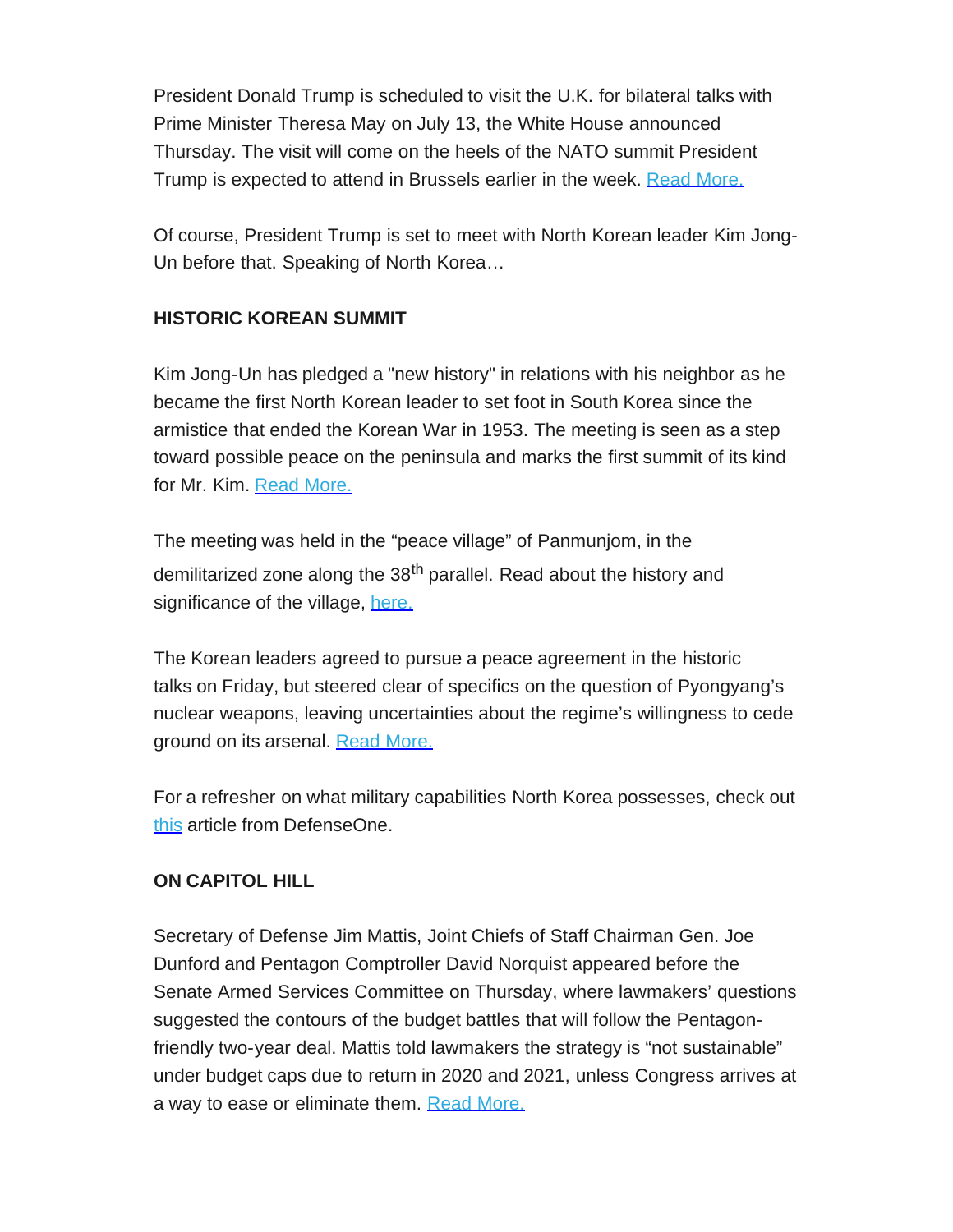Here are three other takeaways from Thursday's testimony, from U.S. policy in the Middle East to arms sales and the CAATSA. [Read More.](https://rooseveltdc.us12.list-manage.com/track/click?u=322456b7b4ad08c1b4904c407&id=b8630a8a36&e=5c6d0a3b33)

Also on Thursday, Environmental Protection Agency chief, Scott Pruitt, deflected Democrats' pointed questions about accusations of ethical infractions and lavish personal spending at the taxpayers' expense. His performance, supporters said, may have saved his job and his standing with President Trump. [Read More.](https://rooseveltdc.us12.list-manage.com/track/click?u=322456b7b4ad08c1b4904c407&id=a3d3c4bafb&e=5c6d0a3b33)

On the same day, the Senate confirmed former-CIA Director Mike Pompeo as President Trump's next Secretary of State. [Read More.](https://rooseveltdc.us12.list-manage.com/track/click?u=322456b7b4ad08c1b4904c407&id=9bdc941d84&e=5c6d0a3b33)

Trump's pick for Secretary of the Department of Veterans' Affairs, Rear Adm. Ronny Jackson, was not so lucky. On Thursday, Jackson announced he has withdrawn from consideration for the post amid allegations he had fostered a hostile work environment and behaved improperly while serving as the top doctor leading the White House medical unit. [Read More.](https://rooseveltdc.us12.list-manage.com/track/click?u=322456b7b4ad08c1b4904c407&id=327b83aaf9&e=5c6d0a3b33)

[Here](https://rooseveltdc.us12.list-manage.com/track/click?u=322456b7b4ad08c1b4904c407&id=39c6962e41&e=5c6d0a3b33) are a few of the possible candidates that White House officials are now likely considering for the job.

## **AND REMEMBER THAT RUSSIA REPORT?**

House Intelligence Committee Republicans released a redacted version of [their final report](https://rooseveltdc.us12.list-manage.com/track/click?u=322456b7b4ad08c1b4904c407&id=ced56b4ac4&e=5c6d0a3b33) from a year-long probe into Russia's "multifaceted" influence operation, generally clearing President Trump and his associates of wrongdoing, while accusing the intelligence community and the FBI of failures in how they assessed and responded to the Kremlin's interference in the 2016 election. [Read More.](https://rooseveltdc.us12.list-manage.com/track/click?u=322456b7b4ad08c1b4904c407&id=c961829c60&e=5c6d0a3b33)

Democrats on the Intelligence panel refused to endorse the report, calling the committee's investigation a sham that was biased in favor of Trump. Critics of the president fear he might use the report to stymie the federal probe into Russia's election interference, including firing the special counsel Robert Mueller or his supervisor, Deputy Attorney General Rod Rosenstein. [Read](https://rooseveltdc.us12.list-manage.com/track/click?u=322456b7b4ad08c1b4904c407&id=d452fbbaa3&e=5c6d0a3b33) [More.](https://rooseveltdc.us12.list-manage.com/track/click?u=322456b7b4ad08c1b4904c407&id=d452fbbaa3&e=5c6d0a3b33)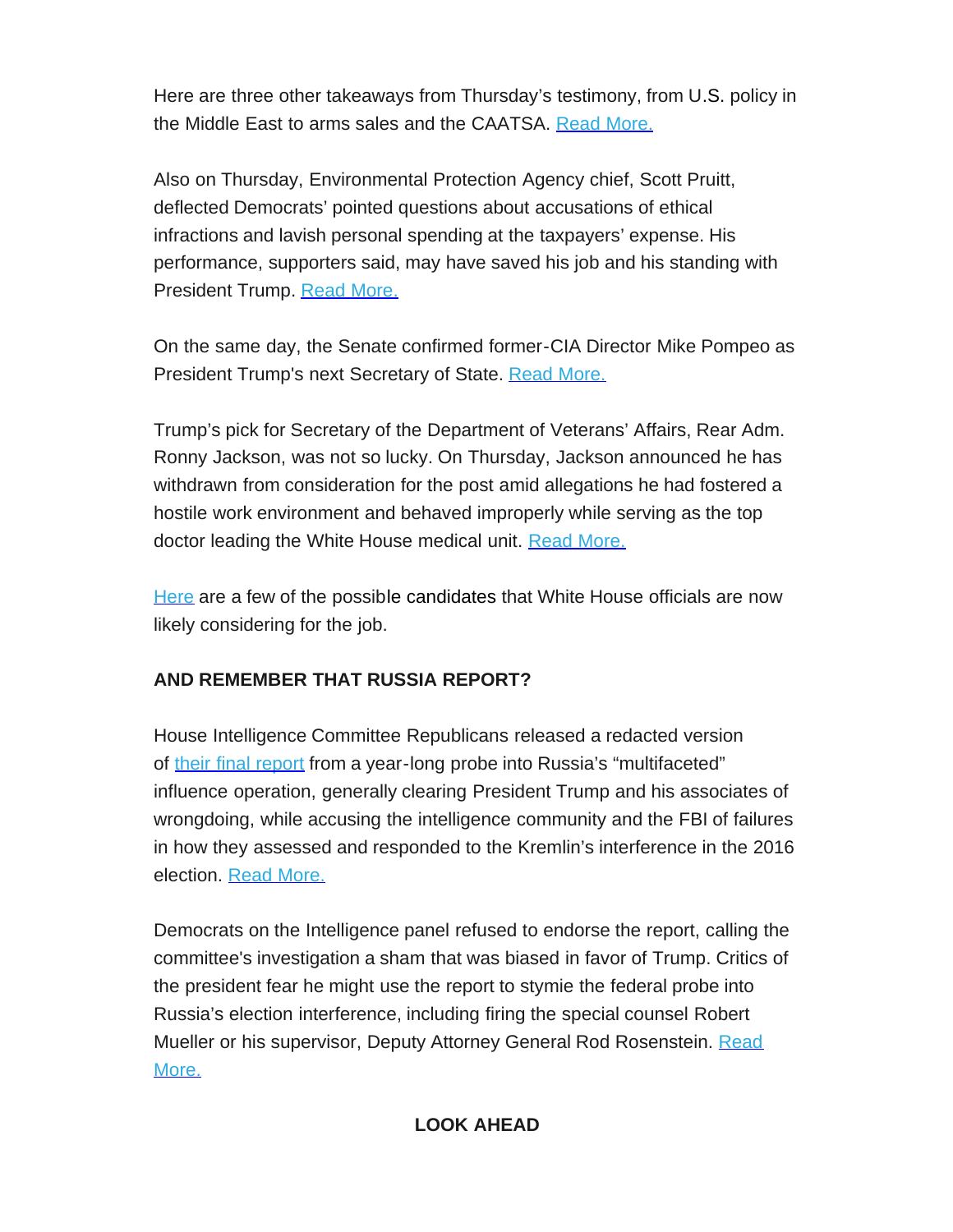Neither chamber of Congress is in session next week, so no hearings will be held.

On [Wednesday](https://rooseveltdc.us12.list-manage.com/track/click?u=322456b7b4ad08c1b4904c407&id=56fd9ab871&e=5c6d0a3b33), May 2<sup>nd</sup>, Director of the Army National Guard, LTG Timothy Kadavy, speaks at an AUSA breakfast event.

Also on [Wednesday](https://rooseveltdc.us12.list-manage.com/track/click?u=322456b7b4ad08c1b4904c407&id=c7215ff7a2&e=5c6d0a3b33), AFA's Mitchell Institute Strategic Deterrence breakfast series hosts Dave Trachtenberg, Deputy Under Secretary of Defense for Policy, for a conversation about NPR challenges.

Have a great weekend!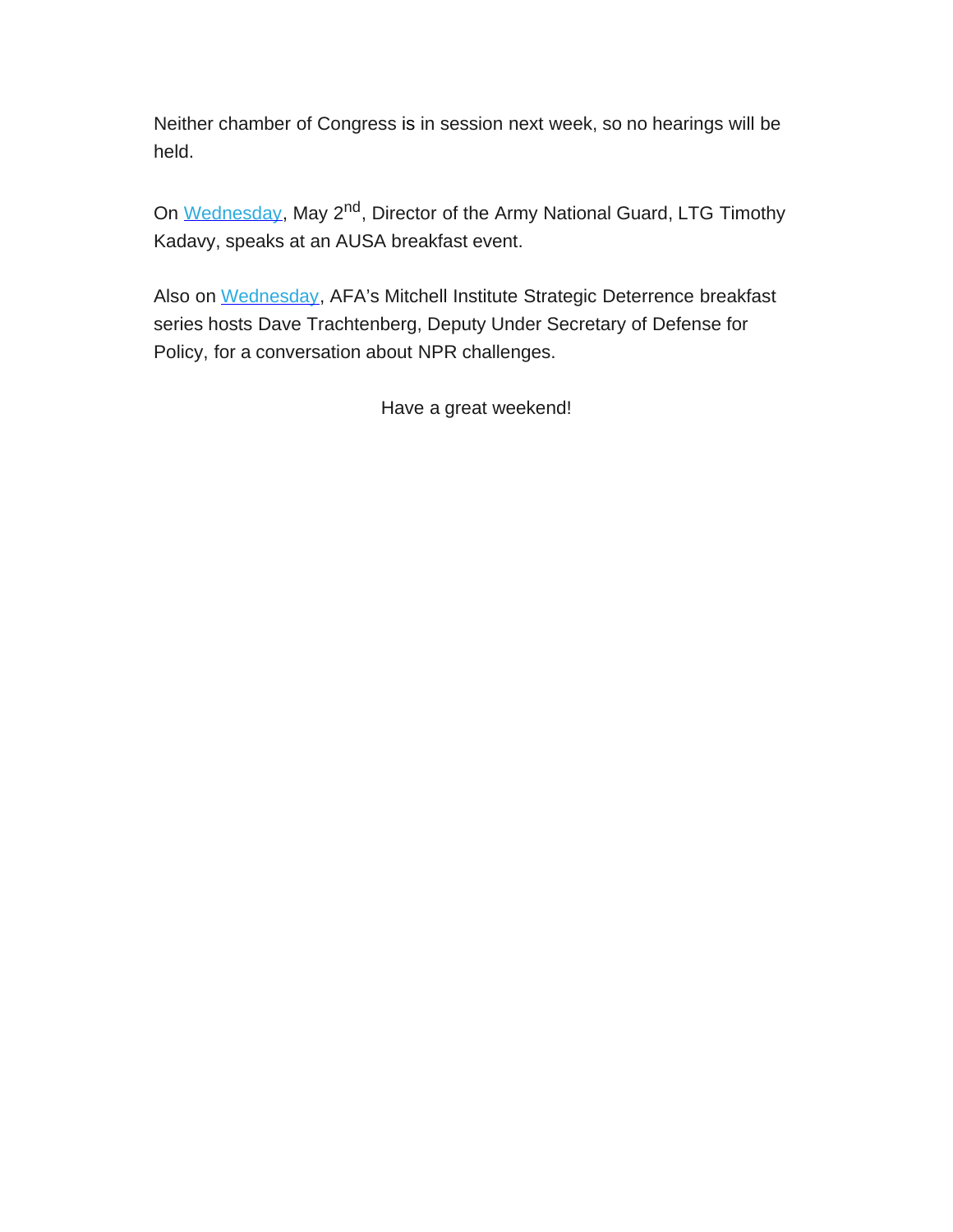

**THOMAS G. SHEPPERD, JR., CHAIR . KENNETH C. ALEXANDER, VICE-CHAIR . NANCY COLLINS, TREASURER**

**CRAIG R. QUIGLEY, EXECUTIVE DIRECTOR . RICHARD E. DWYER, SECRETARY**

April 30, 2018

The Honorable Mark Warner The Honorable Tim Kaine U.S. Senator U.S. Senator Washington, D.C. 20510 Washington, D.C. 20510

The Honorable Bobby Scott The Honorable Rob Wittman U.S. Congressman U.S. Congressman 1201 Longworth House Office Building 2055 Rayburn House Office Building Washington, D.C. 20515 Washington, D.C. 20515

The Honorable Donald McEachin The Honorable Scott Taylor U.S. Congressman U.S. Congressman Washington, D.C. 20515 Washington, D.C. 20515

703 Hart Senate Office Building 231 Russell Senate Office Building

314 Cannon House Office Building 412 Cannon House Office Building

Dear Senators Warner and Kaine, and Congressmen Scott, Wittman, McEachin and Taylor:

As Board Chairman of the Hampton Roads Military and Federal Facilities Alliance (HRMFFA), I am writing to express the Alliance's strong opposition to H.R. 5199, *The Education Savings Accounts for Military Families Act*. This bill would divert federal impact aid funding to provide Education Savings Accounts (ESAs) for some military families living in certain school districts.

HRMFFA provides a focused regional voice in matters relating to attracting, retaining and growing Hampton Roads' many Federal capabilities and installations. Today, the 13 communities that formed HRMFFA collectively support 18 major military installations (including two joint bases), all four branches of the military services and the Coast Guard, approximately 120,000 active duty, reserve and civilian personnel, over 125,000 military dependents, and over 230,000 veterans. With additional NASA, Department of Energy, Veterans Affairs, Homeland Security, and Interior facilities, there is arguably not a denser concentration of federal installations anywhere else in the country outside of Washington, DC.

The overwhelming majority of the military connected children in our region attend public schools located throughout our communities. The impact aid funding these school systems receive is intended to offset the revenue lost due to non-taxable federal property located in these municipalities. As an example, the City of Portsmouth,